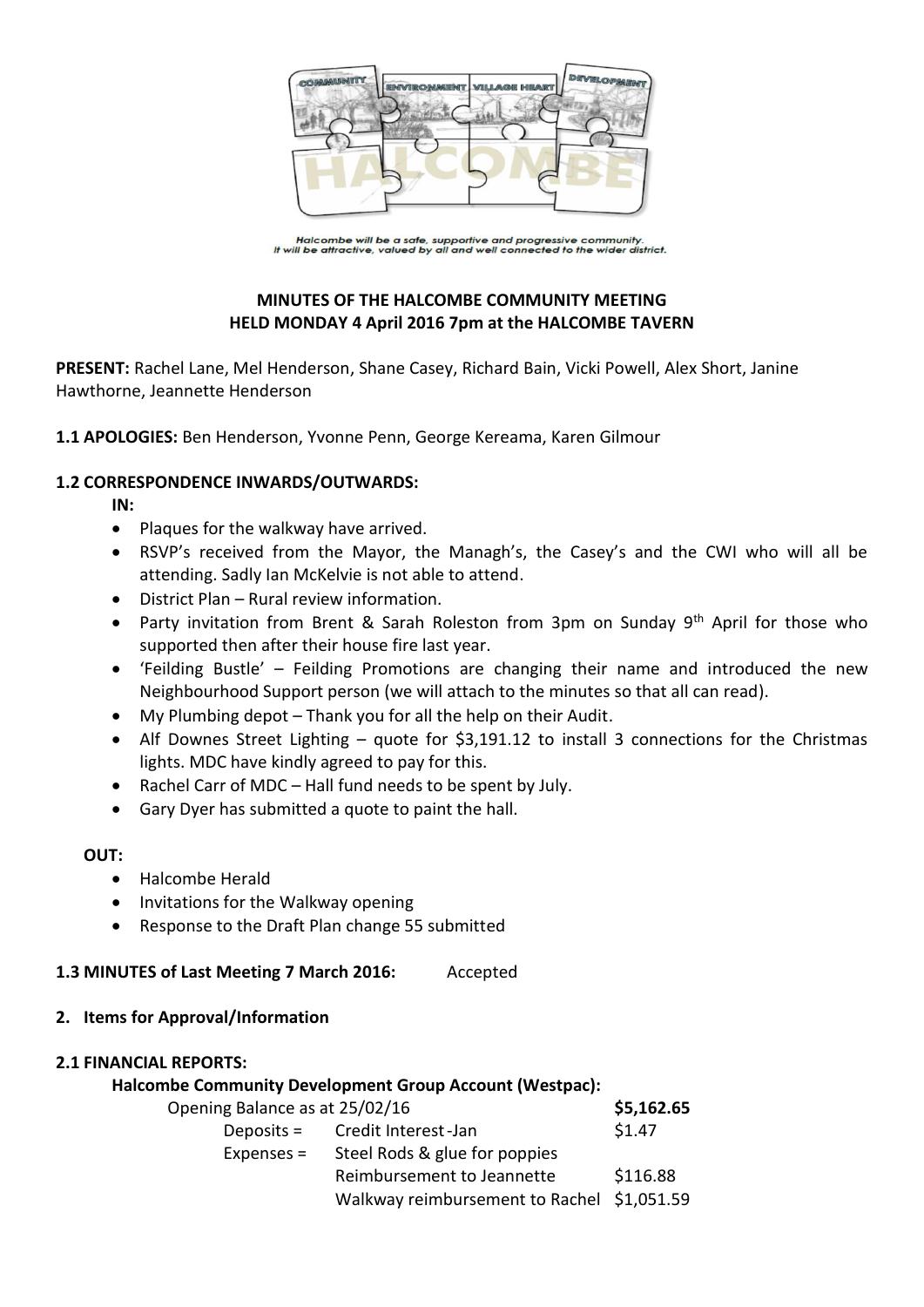#### **Hall/Sports Ground Account:**

| \$13,546.58 |
|-------------|
| \$459.10    |
| \$396.33    |
| \$26.33     |
| \$598.00    |
| \$82.87     |
| \$26.00     |
| \$393.30    |
| \$8.69      |
|             |
| \$1,457.05  |
| \$84.53     |
|             |

Closing Balance as at 20/03/16 **\$11,777.90**

## **2.2 COUNCIL REPORT: Cr Shane Casey**

- Makino Pool on time and on budget.
- Feilding has won the rights to host 'Young Farmer of the Year for 2017'.
- Talent Central Young people in the community working together.
- Annual Plan Hearing letters to go out.
- New CEO for MDC appointed Dr Richard Templer. Starts in May.
- Annual Plan submissions open. Submissions close  $29<sup>th</sup>$  April 2016.
- ANZAC Day which speech did Halcombe want Cnl Casey to read? Governor General or Prime minister?
- Velvet leaf invasive plant alert.
- Rural Games In PN with 1 game in Feilding.

## **3. Other Business**



## **3.1 Community**

## **Calendar for 2016:**

- Walkway Opening/Family Fun Day 9<sup>th</sup> April 2016
- ANZAC Day  $-25$ <sup>th</sup> April 2016.
- Midyear Fundraiser June 2016
- Christmas Carols Dec 2016
- Waitangi Day Feb 2017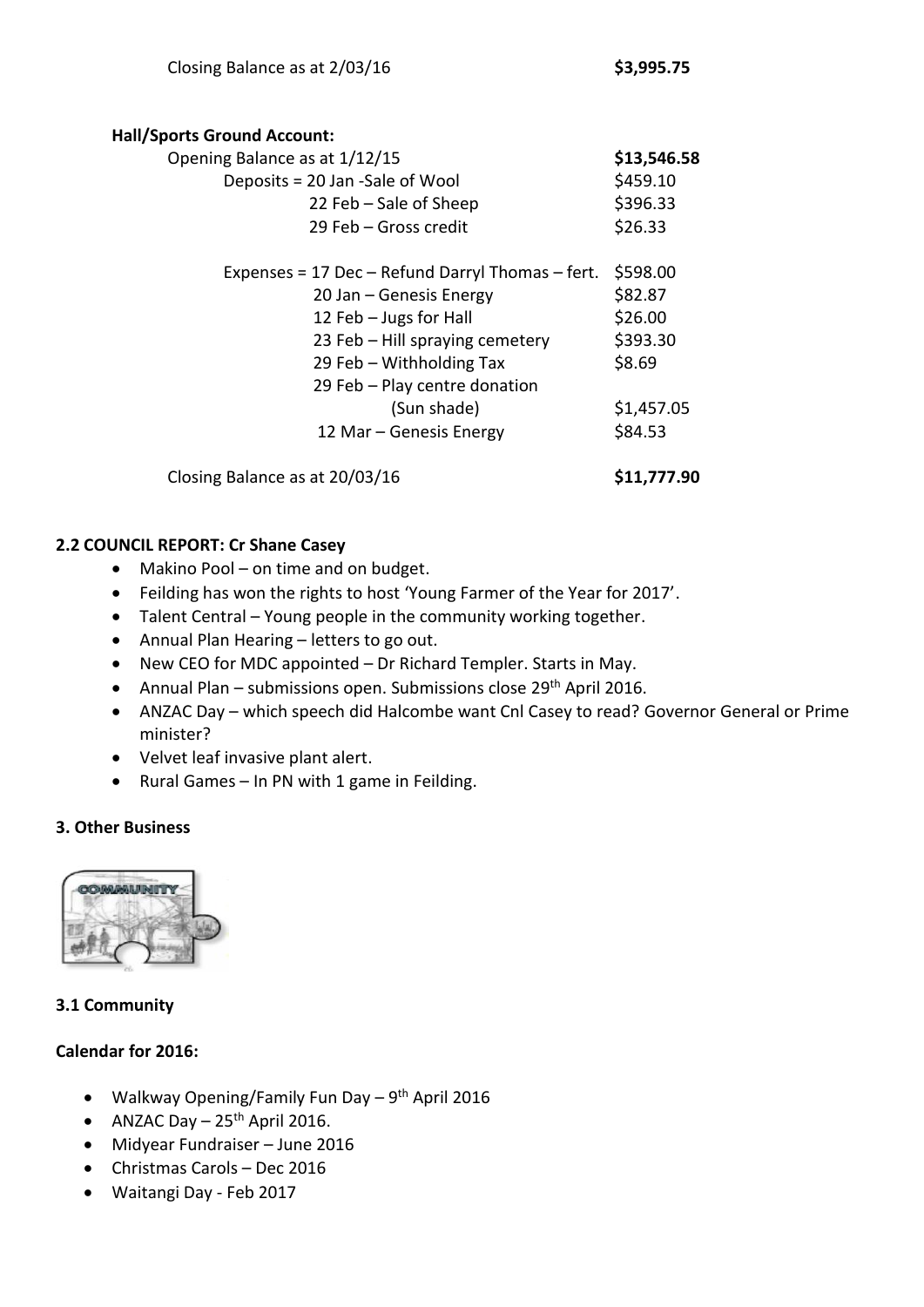## 1. **Walkway Opening & Family Fun Day: Saturday 9th April 2016** – **Richie & Mel**

- $\circ$  Walkway opening will go ahead rain or shine.
	- Edging Muz & Richie.
	- **Monteith Street puddles fill with sand (Richard to speak to Paul).**
	- Plaques to be installed.
	- Fill around tree plaques.
	- Bollards & signs up by Friday.
	- Contact Feilding Herald (Rachel)
	- **Marquee pickup**
	- **Speeches Rachel & Mayor, plus a blessing**
- o Family fun day (**Mel**)
	- $\blacksquare$  Inflatables to be manned roster to be drawn up
	- **D** Obstacle Course Fire Brigade to organise

## **2. Anzac Day** – **Richard**

- All good so far.
- Temp batteries for spot lights on cenotaph.
- Variety evening on Wednesday 20<sup>th</sup> April at 7.30pm \$5 per ticket.
- 10.45 marching from Rugby club down to cenotaph. Rachel to adjust sign.

### **3. Mid Winter Fund Raiser – Mel**

- Sit down meal with Catering, Music, Auction & bar.
- End of June.

| <b>Action Summary</b>                                                                   | Person responsible     | <b>Minutes</b><br>date |
|-----------------------------------------------------------------------------------------|------------------------|------------------------|
| <b>COMMUNITY</b>                                                                        |                        |                        |
| Halcombe community Civil Defence strategy: still                                        | Sue                    | Feb 2014               |
| progressing                                                                             |                        |                        |
| <b>Soldier History: WWII</b>                                                            | Richard + Jeannette    | May 2014               |
| Picture from Vicki: We need to decide where to put this.                                | Mel / All              | <b>July 2014</b>       |
| <b>Community Calendar:</b> Dates need to be loaded into it + it                         | All to feed-in dates + | Aug 2014               |
| published on the website.                                                               | Rachel to load         |                        |
| Website: Halcombe ID and MDC phone number to be<br>added                                | Rachel                 | <b>March 2014</b>      |
| Lighting: Downs Lighting quote needed for powerplug for<br>lights (Christmas and ANZAC) | Rachel                 | <b>March 2016</b>      |



### **3.2 Environment**

**Walkway**

• See Grand Opening arrangements above.

**Drains**:

As per last month, this will be done once the walkway project has been completed.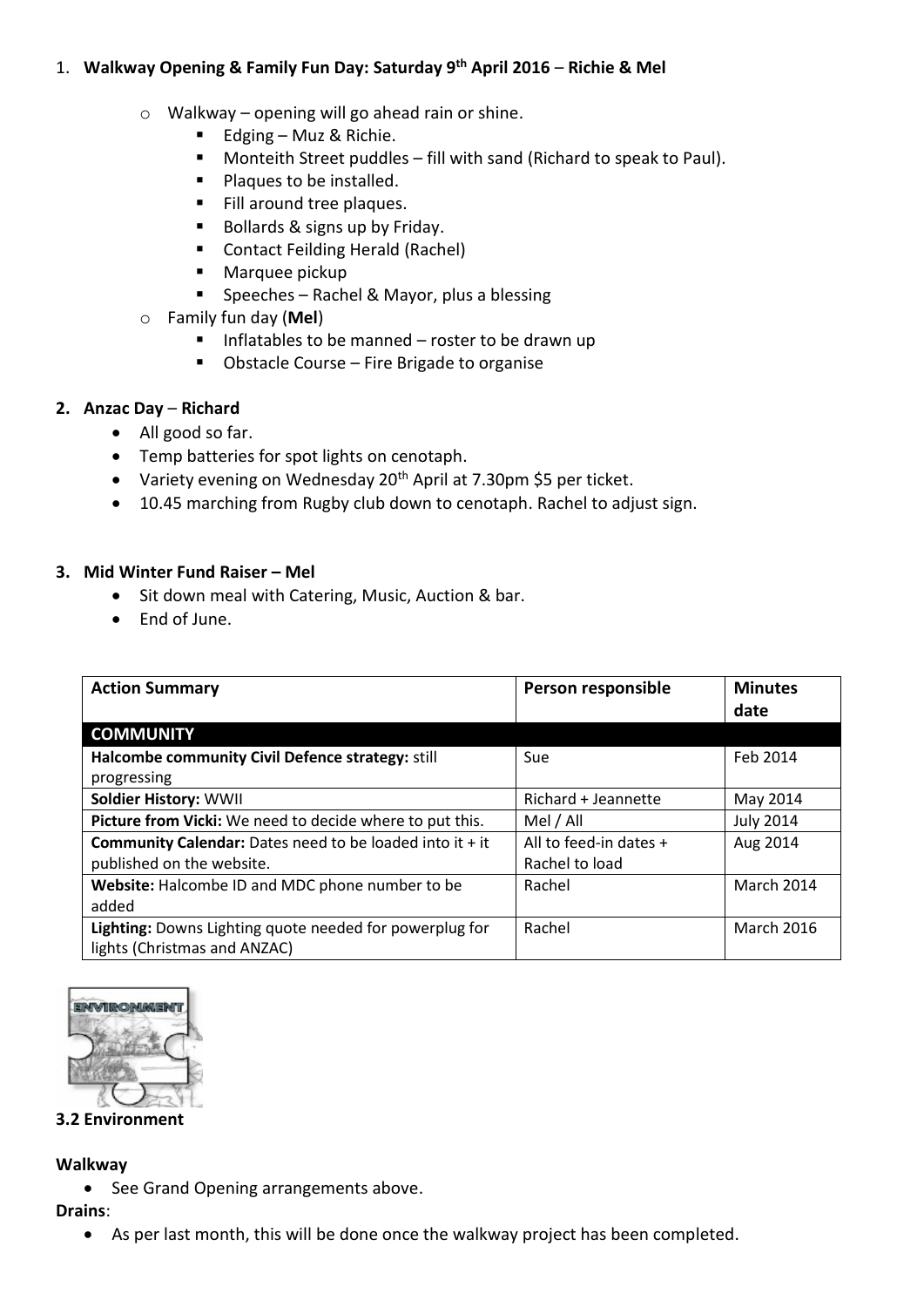## **Spraying**

Paul Hughes happy to do spraying if HCDG provides spray. Accepted.

| <b>Action Summary</b>                                        | Person responsible     | <b>Minutes</b><br>date |
|--------------------------------------------------------------|------------------------|------------------------|
| <b>ENVIRONMENT</b>                                           |                        |                        |
| Thank you plaque: Rachel to organise a plaque for RAL to     | Rachel                 | Sept 2014              |
| go on their "sponsorship wall".                              |                        |                        |
| Rocks to be moved                                            | Richard / Paul Hughes  | Oct 2015               |
| Finishing touches to edging (especially around Levin Street) | Jeff, Kane + Muzz??    |                        |
| Top for pathway + Monteith Street. Rangitikei Aggregates     | Paul, Richard and John |                        |
| supplying race fines. HCDG/MDC to pay for cartage.           | Morrisey               |                        |
| Prep area by Levin Street for regressing.                    | Richard / Paul Hughes  |                        |
| Remove last few BMX mounds.                                  | Richard / Paul Hughes  |                        |
| Vehicle Bollards                                             | Rachel                 |                        |
| Sponsorship Plaques                                          | Rachel                 |                        |



### **3.3 Village Heart**

Wasps from Hall have gone.

### **Hall and Sports ground**

- $\bullet$  Sheep water crisis is over dam is ok again.
- Rachel to speak to David Johnstone re: getting some and asking the fire brigade to replace them.
- Wedding in hall went well.
- Feilding Moa Club want to hire the hall 17 July and Sept It was agreed that they will need to pay a bond of \$150 to secure both dates. Half day rates apply to July and full day to Sept. Mel to send T's & C's.

| <b>Action Summary</b>                                      | Person responsible        | <b>Minutes</b>   |
|------------------------------------------------------------|---------------------------|------------------|
|                                                            |                           | date             |
| <b>VILLAGE HEART</b>                                       |                           |                  |
| Signage for Toilets: Jeff to put this up.                  | Jeff Lane                 | Mar 2014         |
| Charitable entity: Establish what we need.                 | Shane Casey/Rachel        | Feb 2015         |
| <b>HALL/SPORTS GROUND</b>                                  |                           |                  |
| Policy for accessing Hall/Sports Ground funds: Application | Rachel                    | Feb 2016         |
| form to be completed.                                      |                           |                  |
| Carpet for supper room area: Quote required for this.      | Mel                       | <b>July 2014</b> |
| New Vinyl for Toilets: Quote required                      | Mel                       | Aug 2014         |
| Hall furniture: Replace with lighter tables and chairs     | Mel/Karen/Rachel/Jeanette | Aug 2014         |
| Painting of Kitchen/Bar/Supper Room: 2 quotes required     | Rachel/Mel                | Aug 2014         |
| Gary Dyer and another.                                     |                           |                  |
| Hall curtain: Needs to be gotten off Wayne and altered.    | Rachel / Mel              | April 2015       |
| Playground water pooling: Richard to look at it.           | <b>Richard Bain</b>       | April 2015       |
| Loading ramp to be built                                   | Working bee               | Dec 2015         |
| Time line for cemetery land $-$ is there an expected date  | <b>Brent Limmer</b>       | Dec 2015         |
| when we will lose use of it/some of it?                    |                           |                  |